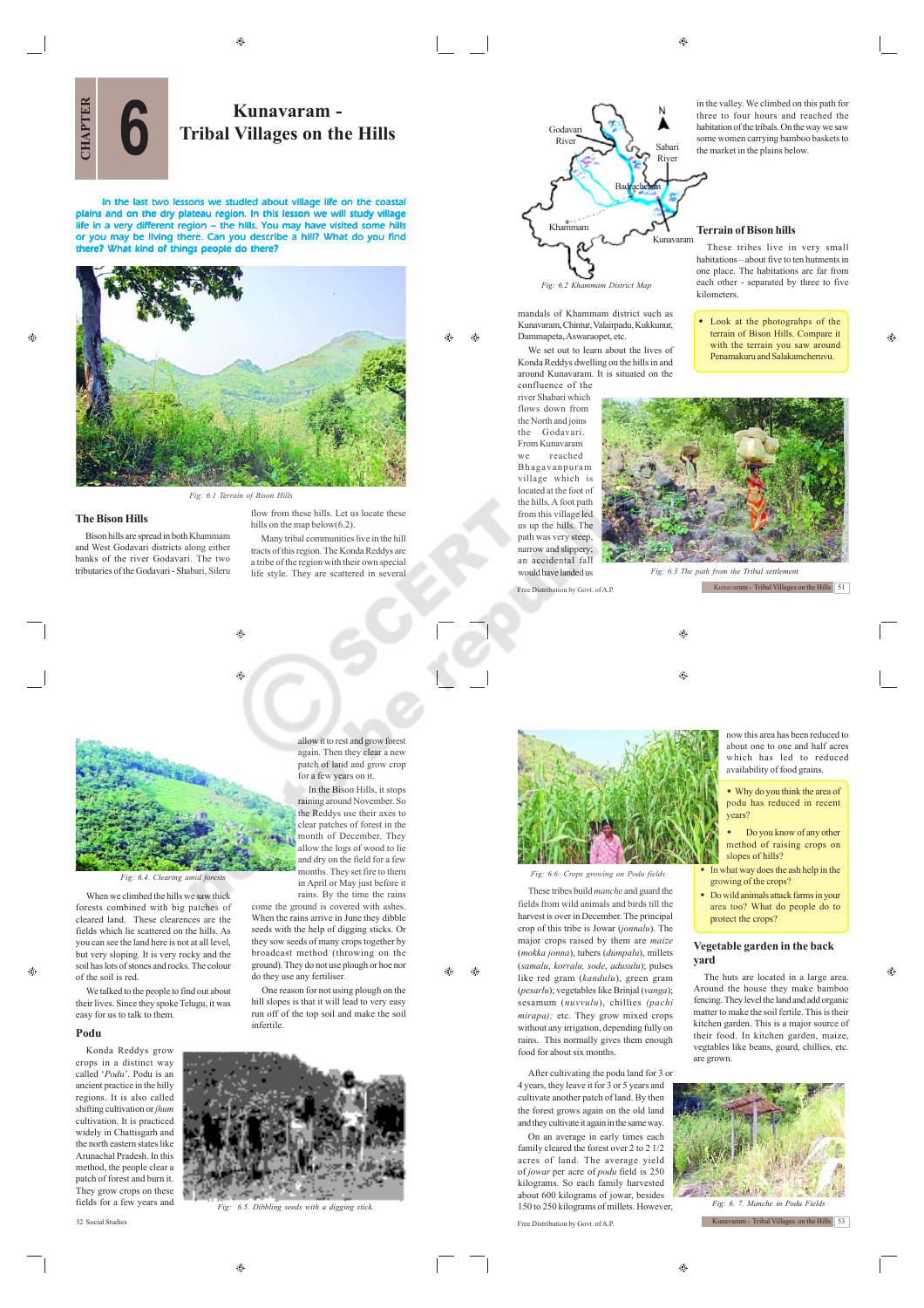Except for a few months during and after harvest, Konda Reddy women and children are engaged in collection of edible forest produce for subsistence. Two important forest products collected by them are honey and bamboo shoots. They collect honey from huge trees which they climb with the help of single pole bamboo ladder. Tender bamboo shoots called '*kari kommulu'* from tips of the bamboo bushes are collected. The shoots are cooked after the upper covering layers are removed. This is considered a tasty

Another important source of food for the families is the juice of Caryota palm (*Jilugu*), especially in summer. Whenever they or their domestic animals fall ill, they treat them with medicinal plants collected from the forest. They rear goats, sheep, pigs, dogs and chicken.

 $\triangle$  $\bigoplus$ 

### **Forest products**

As we saw above the produce from the podu lands or from the kitchen gardens is not enough for the families to survive throughout the year. Therefore collection of forest produce and hunting play a vital role in the lives of these people. The forest is a great storehouse of food for them and they depend upon the forest for its produce throughout the year.



*Fig: 6.8. Hunting in the forest with bows*

æ

The tribal calendar is marked by various seasons for collecting various edible fruits, tubers, nuts, green leaves, and even for hunting small animals.



*Fig: 6.9&10. Collecting bamboo shoots* 54 Social Studies Free Distribution by Govt. of A.P.

delicacy.



*Fig: 6.13 Gangamma, a Tribal woman*

**Q: Gangamma tell us about your basket weaving work.**

#### **Bamboo**

 $\oplus$ 

Bamboo is abundant in the forest. They form part and parcel of the lives of Tribals. Apart from using bamboo themselves, they also make baskets, winnows, chicken coops etc and take them to the *santha* for sale.

In many areas these tribes are approached by Paper Mill agents to cut and supply bamboo for the mills. This is one of the major additional employment



**Gangamma:** I make 10 baskets in 2 s. Each basket is sold at Rs. 20. We use the money to buy our requirements in the *santha*. **Q: What else do you do?**

- **Gangamma:** Podu cullivation. But
- last year the crops failed. Now we are facing problems. So we take ration rice from Kutur ration shop. We also hunt birds, rabbits, etc, and sometimes wild animals.
- **Q: What do you collect from the forest?**

**Gangamma:** We collect honey. We consume some of it and sell the rest in the market.

> Æ۵  $\bigoplus$



opportunities available for them which brings them cash income. Initially the payments were very low but these have increased gradually in the last few years.



*santha*. With the money they earn by samma. While the money diey can by<br>selling their produce, they purchase their<br>daily needs. clothes and other needs, clothes and other requirements.

#### What forest products do you eat?

 Have you collected any edible thing from the forest? If so describe your experiences.





۳  $\bigcirc$ 



*Fig: 6.16. Bringing bamboo across the stream*

### **Houses and habitation**

As the picture below shows, they live in small houses built of mud, bamboo and thatch. The house has large open space on all the sides. Front or adjacent sides of the house are used for bamboo work and keeping the animals. Behind the huts we can see the kitchen garden. There is no

electricity in this area. Each settlement has about seven or eight huts, with the huts next to each other. There are nearly 10 such settlements on the hill top. Altogether 78 families are living here and the total population is 528. All the tribes live on the hill tops. They are all scattered in small villages. These settlements are not permanent. In case there is an epidemic or any other reason they



56 Social Studies Free Distribution by Govt. of A.P.

*Fig: 6.11A & B: Bamboo ladder to climb tall trees.*

### **Drinking water**

There are no rivers or wells in this area. It is very difficult to dig wells in the rocky hills. They fetch water from natural springs like the one shown in the picture for drinking water etc. Or they go down to small streams.



abandon the settlement and build their ouses elsewhere. The family is very important to these

tribes as all members of a family work together on the fields, while hunting or even working in the forest. While men and women together participate in all types of work, men do more work relating to cattle rearing and agriculture while women and children attend to gathering food from the forest and basket weaving.

#### **Customs**

They worship Gods of Nature and every family has got their *Kula devatha* i.e. family God/ Goddess. They post a long pole in front of the house and tie some neem branches to it. They call it as Muthyalamma and worhsip it. Only men of the village go to forest and offer prayers to their God in the forest.The festivals too represent the changes in the season. Of the celebrations of the tribals, the *Mamidi panduga* (festival of mango) is the most important one. They celebrate *gongura panduga* in September and offer vegetables to their diety and eat it as *prasadam*. Next important festival is the *pachha panduga* (Green festival). All major activities like agriculture, harvest,

collection of fruits from the forest etc. begin after this festival. During these festivals all members of the tribe get together even if they are living in separate settlements.



*Fig: 6.18 Goddess of Muthyalamma*

Kunavaram - Tribal Villages on the Hills 57

 $\bigoplus$ 

fields and in their kitchen gardens.

We can see that the tribals have a very intimate knowledge of the forest and its products and use them effectively to supplement the food grown in the Podu

Æ,

۵